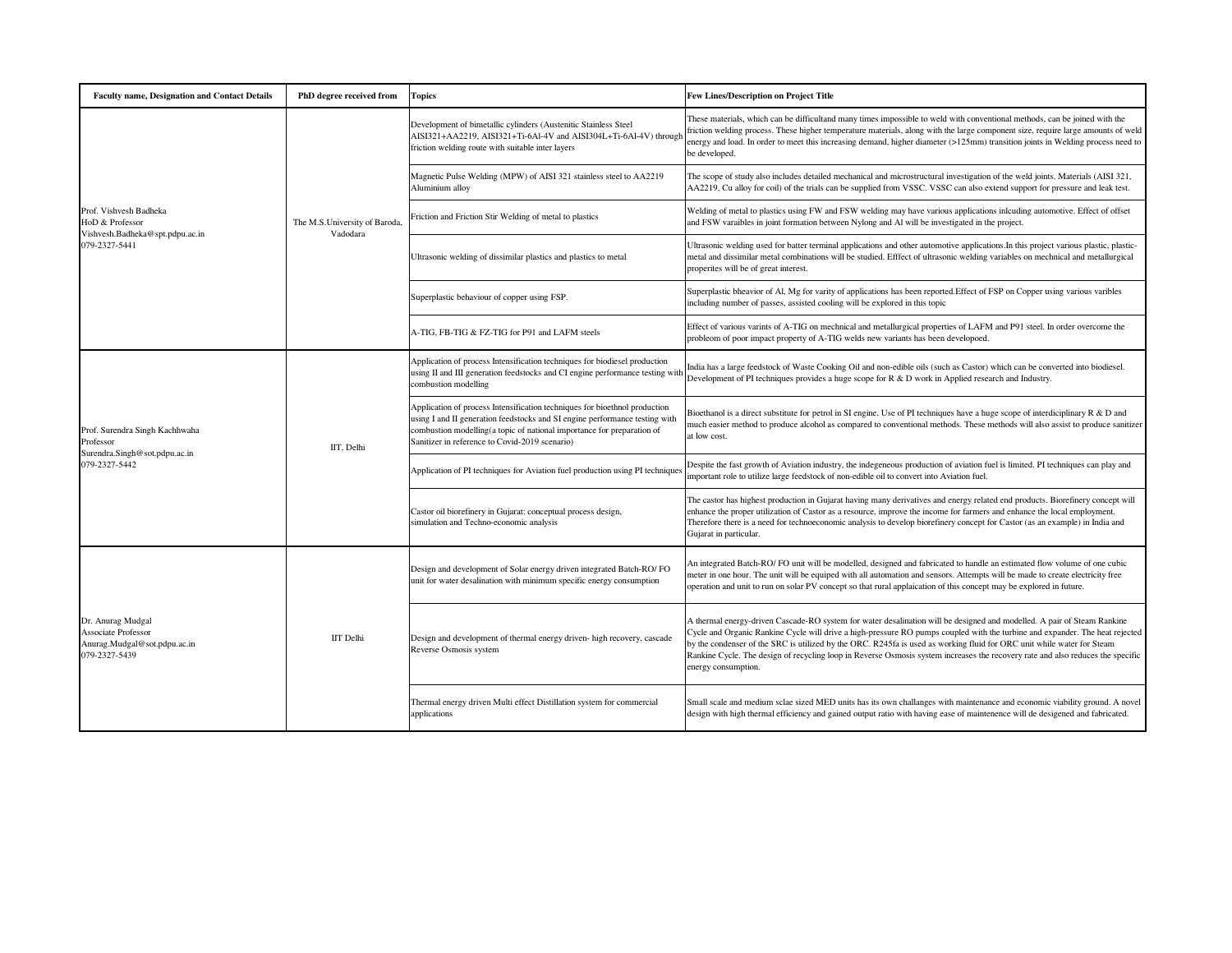| <b>Faculty name, Designation and Contact Details</b>                                            | PhD degree received from | <b>Topics</b>                                                                                                                                                                | <b>Few Lines/Description on Project Title</b>                                                                                                                                                                                                                                                                                                                                                                                                                                                                                                                                                                                                   |
|-------------------------------------------------------------------------------------------------|--------------------------|------------------------------------------------------------------------------------------------------------------------------------------------------------------------------|-------------------------------------------------------------------------------------------------------------------------------------------------------------------------------------------------------------------------------------------------------------------------------------------------------------------------------------------------------------------------------------------------------------------------------------------------------------------------------------------------------------------------------------------------------------------------------------------------------------------------------------------------|
| Dr Ramesh Guduru<br><b>Associate Professor</b><br>Ramesh.Guduru@sot.pdpu.ac.in<br>079-2327-5352 | NC State University      | Nanocoatings (e.g. graphene based) on machining tools for solid lubrication<br>and enhanced life                                                                             | Graphene and c-BN based coatings with inherent texture on the tools are expected to provide solid state lubrication as well as<br>good thermal dissipation and thereby help enhance the tool life. This project is focused on texture based nano coatings with<br>graphene and cBN and evaluate their performance for long term longevity.                                                                                                                                                                                                                                                                                                      |
|                                                                                                 |                          | EDM process with variations in dielectrics                                                                                                                                   | EDM process utilizes either kerosene or deionized water as the dielectric media. However, designing new dielectric media with<br>controlled dielectric properties and dielectric loss factors can enable enhanced EDM machining process in terms of material<br>removal rate and obtaining smooth surface finishes. This project will focus on tailoring the dielectric properties of liquid media<br>used in the EDM process and investigate their effect on the machining process.                                                                                                                                                            |
|                                                                                                 |                          | Li-ion batteries for automotive applications                                                                                                                                 | Li-ion batteries of high energy and high power density are of a great choice for automotive applications. However, selection of<br>their chemistry and correspnding performance in a battery pack along with battery management systems, and their cooling under<br>the Indian subcontinent environmental conditions is yet to be thoroughly analysed while advancing the knowledge of impact of<br>temperature, humidity and vibrations on the performance of the battery packs. This project will focus on developing thermal<br>cooling systems for battery packs while investigating new, energy efficient and low cost cooling mechanisms. |
|                                                                                                 |                          | Coatings for corrosion applications                                                                                                                                          | Corrosion of industrial infrastructure is a perennial problem throughout the globe. However, encountering those problems with<br>suitable coatings that can not only prevent the corrosion attack of the working environment but also enhance the life time of the<br>industrial infrastructure and thereby save billions of dollars every year. Therefore, this project will develop on low cost<br>hydrophobic coatings that would not only enhance the corrosion resistance but also help decrease pollution pile up and minimize<br>the cleaning process of the industrial infrastructure.                                                  |
|                                                                                                 |                          | Micro and Nano fabrication                                                                                                                                                   | Micro and nano textured materials of great importance for many practical applications with superior hydrophobic and corrosion<br>resistance characteristics and reduced drag for water bodies (e.g. ships/boats) and industrial infrastructure applications. This<br>project will focus on developing nano textured surfaces following micro and nano fabrication technologies and evaluate their<br>performance for hydrophobic and reduced drag characteristics for practical application purposes.                                                                                                                                           |
|                                                                                                 |                          | Water treatment                                                                                                                                                              | Treatment of waste and non-potable high TDS water can be of a great help for the population where the water scarcity prevails all<br>along the year. This project will focus on developing novel water treatment solutions for production of highly purified water<br>without any wastage, and investigate their performance for different types of ground water available in Gujarat and India.                                                                                                                                                                                                                                                |
|                                                                                                 |                          | Machining of amorphous materials                                                                                                                                             | Machining of amorphous metallic materials will be quite contrasting with respect to the crystalline counter parts because of their<br>differing deformation mechanisms. This project will focus on understanding the machining behaviour of amorphous metallic<br>materials while evaluating the machined chips, material removal rate and heat dissipation rates. This data will open up a new<br>arena of machining of materials with varying crystal structures and their influence on the machining parameters.                                                                                                                             |
| Dr. Vivek K Patel<br>Associate Professor<br>VivekP@sot.pdpu.ac.in<br>079-2327-5457              | SVNIT, Surat             | Development of thermal modelling and experimental investigation of hybrid<br>solid+liquid desiccant based air conditioning system                                            | Air conditioning system handle sensible and latent heat load of the air. The portion of latent heat load is of considerable amount<br>based on the application. Desiccant {either solid or liquid) will used for handle the latent heat load. In that way incorpotrating<br>dessciant system with conventional air conditioning system results in energy saving. The proposed work deals with the<br>development of thermal modelling of hybrid solid+liquid based AC system followed by the small scale system development for<br>the exerimental investigation to identify the commercial viability and payback period.                       |
|                                                                                                 |                          | Thermal modelling, optimization and experimental investigation to identify<br>the cooling rate behavior of battery operated vehicle with different phase<br>change materials | Battery is one of the essential equipment in electrical vehcile. Generallly serious of battery are used in the electical vehicle. One<br>of the challenge associate with the electircal vehicle is the thermal management (i.e. cooling behaviour) of the battery. Lack of<br>proper thermal managment results is explosion. Propsed work deals with the cooling rate identificatin of various battery<br>arrangment incorporating phase change material and other technologies                                                                                                                                                                 |
|                                                                                                 |                          | Modelling, optimization and experimental investigation of hybrid adsorption<br>refrigeration system.                                                                         | Small scale adsorption resfrigeration system along with phase change material can be considered as one of the substitute for<br>produce the cooling in certain applicatins. Present work deals woth the thermal modelling of small scale adsorption refrigeration<br>along with phase change material followed by its optimization and experimental investigation to estimate the payback period of<br>the proposed system                                                                                                                                                                                                                      |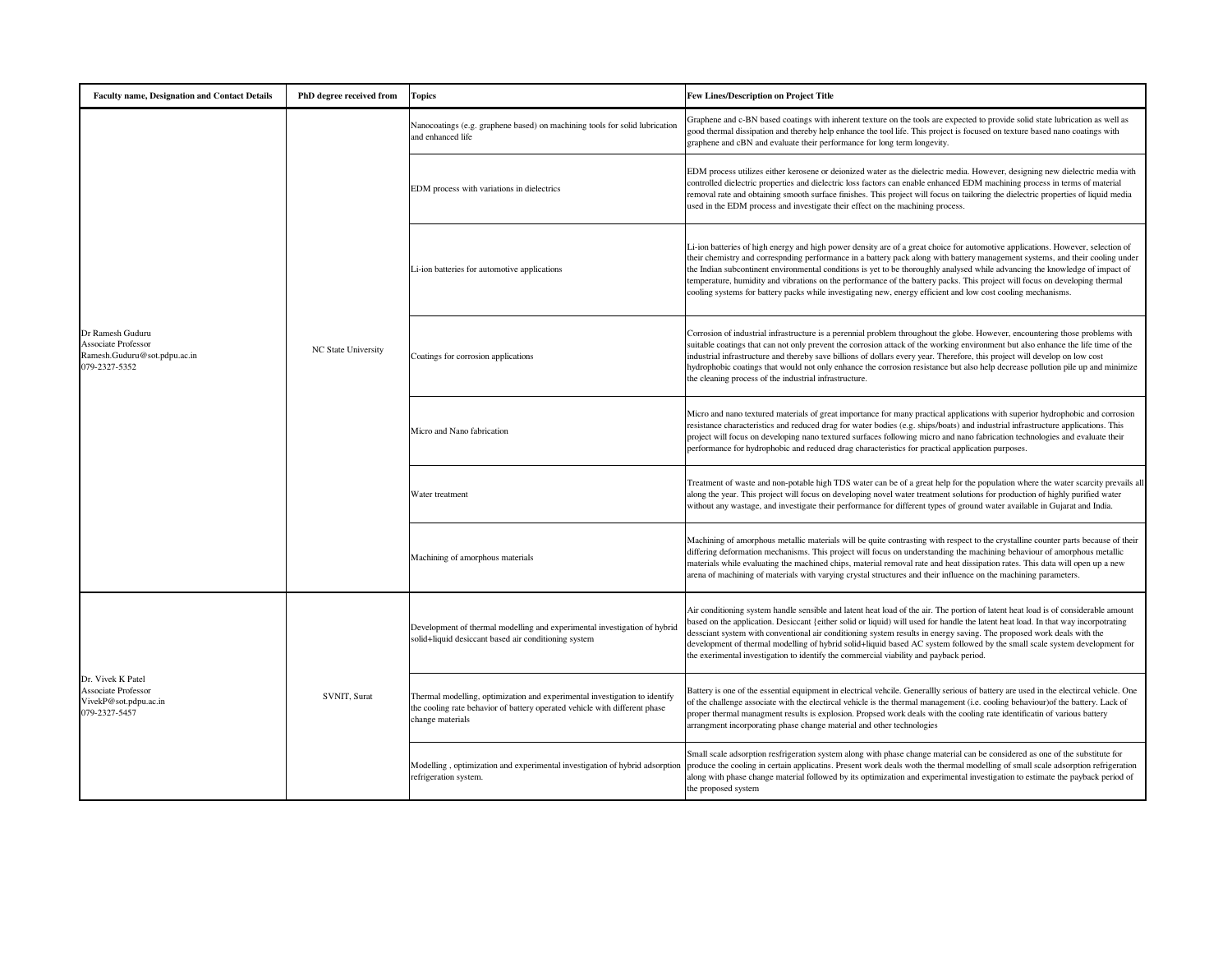| <b>Faculty name, Designation and Contact Details</b>                                          | PhD degree received from                            | <b>Topics</b>                                                                                               | <b>Few Lines/Description on Project Title</b>                                                                                                                                                                                                                                                                                                                                                                                                                                                                                                                                                                                                                                                                                                                                                                                             |
|-----------------------------------------------------------------------------------------------|-----------------------------------------------------|-------------------------------------------------------------------------------------------------------------|-------------------------------------------------------------------------------------------------------------------------------------------------------------------------------------------------------------------------------------------------------------------------------------------------------------------------------------------------------------------------------------------------------------------------------------------------------------------------------------------------------------------------------------------------------------------------------------------------------------------------------------------------------------------------------------------------------------------------------------------------------------------------------------------------------------------------------------------|
| Dr. Jatin Patel<br><b>Assistant Professor</b><br>Jatin.Patel@spt.pdpu.ac.in<br>079-2327-5471  | Hemchandracharya North Gujarat<br>University, Patan | Sustainable post processing of food crops using solar drying for different<br>climatic conditions in India. | Solar drying system integrated with Phase Change Material for thermal energy storage. The pre-treatment study of food, drying<br>charactristics and post drying food quality assesment study is to be carried out.                                                                                                                                                                                                                                                                                                                                                                                                                                                                                                                                                                                                                        |
|                                                                                               |                                                     |                                                                                                             | Design, development and Investigations of a multi-functional HVAC system. Single VCR system or VARS system can be modeled, developed and investigated for cooling, heating and water generation.                                                                                                                                                                                                                                                                                                                                                                                                                                                                                                                                                                                                                                          |
|                                                                                               |                                                     | Investigations on direct expansion solar assisted heat pump for water heating<br>applications.              | The proposed system can overcome the limitations of solar water heating, can provide hot water round the clock irrespetive of<br>season                                                                                                                                                                                                                                                                                                                                                                                                                                                                                                                                                                                                                                                                                                   |
| Dr. Nirav Patel<br><b>Assistant Professor</b><br>Nirav.Patel@sot.pdpu.ac.in<br>079-2327-5446  | Nirma University, Ahmedabad                         | Numerical modelling of 3D/4D composite plate subjected to Ballistic Impact<br>Loading                       | This project includes the numerical modelling and simulation of damage behavior of 3D/4D laminated composites under various<br>evels of ballistic threats based on National Institute of Justice (NIJ) Standards.                                                                                                                                                                                                                                                                                                                                                                                                                                                                                                                                                                                                                         |
|                                                                                               |                                                     | Progressive Damage modelling of Structure in Blast Loading                                                  | To obtain the optimum design of Glass based Composite Plate subjected to different NIJ based levels of Blast Loads considering<br>ballistic limit (energy absorption) as objective function and stacking sequence as design variable                                                                                                                                                                                                                                                                                                                                                                                                                                                                                                                                                                                                      |
|                                                                                               |                                                     | Experimental and numerical Investigation on Tensile Behavior of a Plate<br>containing multiple holes        | This objective of this project is to calculate stress concentration around multiple cut-outs present in plate that is subjected to in-<br>plane loading. Project involves development of mathematical formulation as well as experimental work                                                                                                                                                                                                                                                                                                                                                                                                                                                                                                                                                                                            |
|                                                                                               |                                                     | Composite based Design and Development of Bio-inspired Armors                                               | The projects includes design and development of Armors from nature inspired phenomenon.                                                                                                                                                                                                                                                                                                                                                                                                                                                                                                                                                                                                                                                                                                                                                   |
|                                                                                               |                                                     | Experimental Investigation of Tensile Behavior of Additive Manufactured<br>Plates                           | The aim of this project is to analyze the tensile behavior of Additive manufactured plate using Digital Image Correlation.                                                                                                                                                                                                                                                                                                                                                                                                                                                                                                                                                                                                                                                                                                                |
| Dr Ojas Satbhai<br><b>Assistant Professor</b><br>Ojas.Satbhai@sot.pdpu.ac.in<br>079-2327-5325 | <b>IIT Kharagpur</b>                                | Multi-scale, multi-physics solidification models for manufacturing processes.                               | Project involves multi-scale numerical investigation of solidification process in a manufacturing process (casting/welding/surface<br>remelting/cladding, etc.). The Macroscopic model is a t continuum scale will be based on Finite Volume Method to obtin the<br>temperature field after solving the mass, momentum and energy equation. The obtained temperature field is coupled to the lower<br>scale model (meso-scale/micro-scale) for simulation of meso-structure (grain-structure) or micro-structure. The lower scale<br>model comprises of two phenomena 1. Nucleation 2. Growth and is based on cellular automa algorithms. The multi-scale, multi-<br>physics simulations will be used to perform parametric studies to relate process parameters with the micro-structure and<br>characterize the morphology transitions. |
|                                                                                               |                                                     | Direct Numerical Simulations of phase-change Rayleigh Benard Convection.                                    | Direct numerical simulations will be performed for characterising the Phase-change Rayleigh Benard (PCRB) system in both<br>ransient regime and steady-state regimes. The role of solid-liquid interface movemnts on the onset of convection (in transient<br>egime) and on Nusselt number (is steady state) is studied by comparing PCRB system with the classical RB system.                                                                                                                                                                                                                                                                                                                                                                                                                                                            |
|                                                                                               |                                                     | Studies on Heat-transfer and thermodynamic performance of Latent heat<br>thermal Energy Storage systems.    | Performance analysis of Latent heat thermal energy storage systems (LHTES) will be performed by perforing high fidility<br>numerical simulations. LHTES will be explosed for enerygy storage and managemnts applications, waste heat recovery systems.<br>electronic cooling systems, etc.                                                                                                                                                                                                                                                                                                                                                                                                                                                                                                                                                |
|                                                                                               |                                                     | Experimental and numerical studies on electron/laser beam surface treatmen<br>processes.                    | Electron/Laser beam surface treatment (remelting/cladding process) will be both studied experimentally and numerically (using<br>nulti-scale CFD simulations). Mathematical and numerical models results will be compared with th eexperimental results. The<br>simulations will be based on multi-scale and multi-physics modes and critical modelling parameters will be borrowed from the<br>experimental results. The verified and validated numerical models will be used for performing parametric numerical studies to<br>characterise the results.                                                                                                                                                                                                                                                                                |
|                                                                                               |                                                     | Studies on Solidification and Melting phenomena.                                                            | The transport phenomena during the solidification and melting process will be studied both numerically and experimentally. The<br>investigation comprises thermodynamic, heat and mass transfer of the solid-liquid phase-change physics in classical and rapid<br>solidification regime. Here we will consider pure substance, binary alloys, and mul-components solidification/melting systems                                                                                                                                                                                                                                                                                                                                                                                                                                          |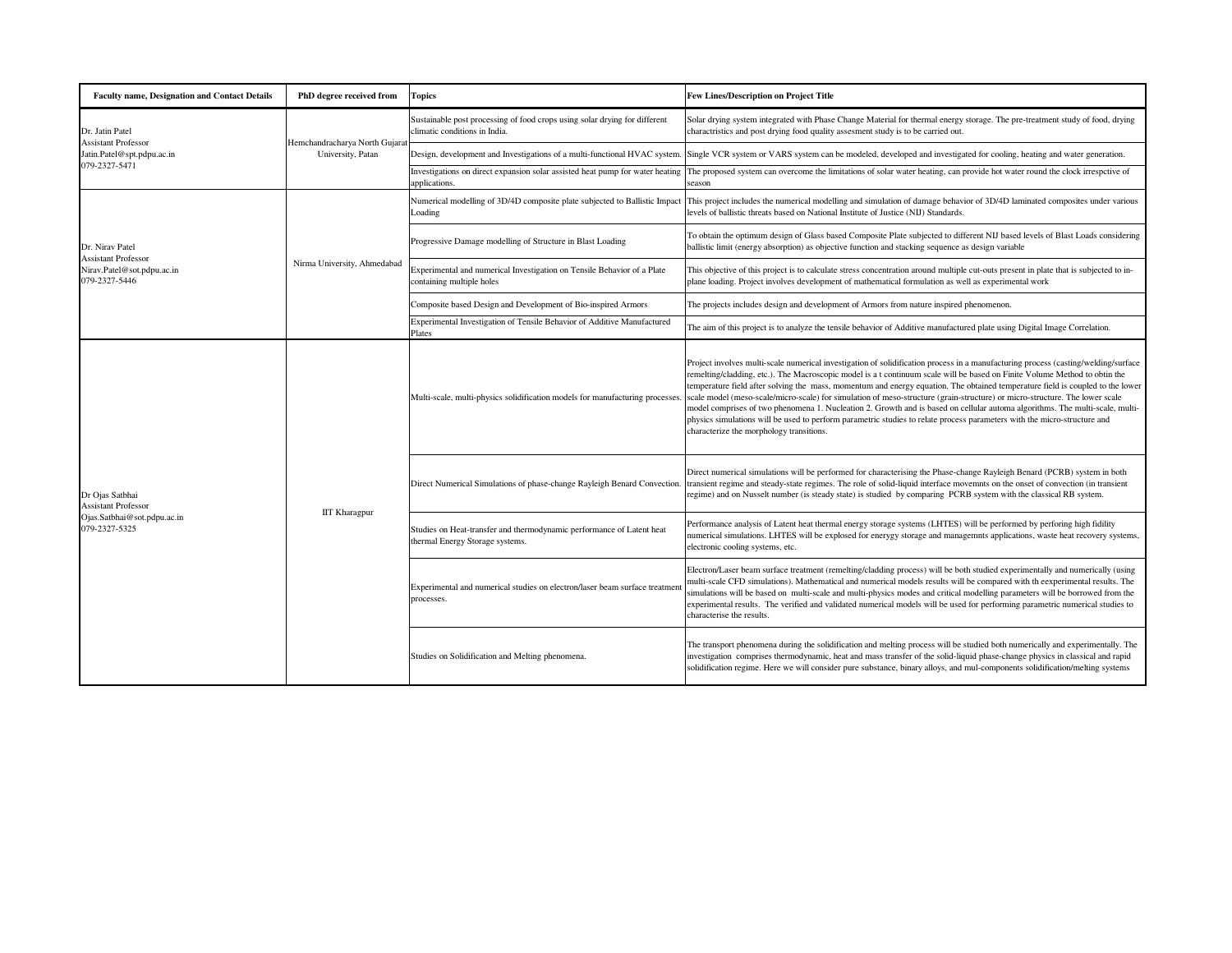| <b>Faculty name, Designation and Contact Details</b>                                               | PhD degree received from | <b>Topics</b>                                                                                                                                 | <b>Few Lines/Description on Project Title</b>                                                                                                                                                                                                                                                                                                                                                                                                                                                                                                                          |
|----------------------------------------------------------------------------------------------------|--------------------------|-----------------------------------------------------------------------------------------------------------------------------------------------|------------------------------------------------------------------------------------------------------------------------------------------------------------------------------------------------------------------------------------------------------------------------------------------------------------------------------------------------------------------------------------------------------------------------------------------------------------------------------------------------------------------------------------------------------------------------|
| Dr Pankaj Sahlot<br><b>Assistant Professor</b><br>Pankaj.Sahlot@sot.pdpu.ac.in<br>079-2327-5460    | <b>IIT</b> Gandhinagar   | Experimental and Numerical study of powder bed fusion Additive<br>Manufacturing processes.                                                    | The objective of the proposed project is to experimentally and numerically study residual stress for powder bed fusion process.<br>Experimental work also involve to investigate the effect of process parametrs on various AM Mechanical and Microstructral<br>properties.                                                                                                                                                                                                                                                                                            |
|                                                                                                    |                          | Friction Stir based Additive Manufacturing of different materials.                                                                            | Project object is to perform Friction Stir based Additive Manufacturing of different materials and perform mechanical and<br>microstructral characterization                                                                                                                                                                                                                                                                                                                                                                                                           |
|                                                                                                    |                          | Experimental and Numerical study of Wire Arc Additive Manufacturing<br>process.                                                               | The aim of the proposed project is to develope a numerical model to predict the residual stresses and optimize the process<br>parameters. Experimental work also involve to investigate the effect of process parametrs on various AM Mechanical and<br>Microstructral properties.                                                                                                                                                                                                                                                                                     |
|                                                                                                    | <b>BITS Pilani</b>       | Finite element studies on effect of temperature on FFE manufactured parts                                                                     | The project involves in investigating the influence of temperature on Fused Filament Extrusion process using FEM techniques,<br>alidated using experiments.                                                                                                                                                                                                                                                                                                                                                                                                            |
| Dr. Pavan Gurrala<br><b>Assistant Professor</b><br>Pavan.Gurrala@sot.pdpu.ac.in<br>079-2327-5482   |                          | New material modelling and finite element simulations on advanced material<br>like PEEK/PEI as applied to Additive Manufacturing technologies | PEEK/PEI are the most demanding high performance polymers which need thorough investigation. The investigation includes<br>new materail modeling by performing low, medium and high tstrain ensile testing at various temperatures. The study also<br>involves in numerical simulations in making new mathematcial models for this high perrformace polymers                                                                                                                                                                                                           |
| Dr. Rajat Saxena<br><b>Assistant Professor</b><br>Rajat.Saxena@sot.pdpu.ac.in<br>079-2327-5391     | <b>IIT</b> Delhi         | Jtilization of Phase Change Materials as a sustainable solution to cooling<br>load abatement of buildings in Gujarat.                         | This research will include developing a model for PCM selection followed by experimentally testing the identified PCMs under<br>actual conditions to quantify the impact.                                                                                                                                                                                                                                                                                                                                                                                              |
| Dr Simranjeet Singh<br><b>Assistant Professor</b><br>Simran.Singh@sot.pdpu.ac.in<br>079-2327-5275  | <b>IIT Roorkee</b>       | Static and Dynamic analysis of sandwich functionally graded materials shells.                                                                 | The project includes deriving the volume fraction functions for varying the material property of the shell across the thickness. The<br>shell is analyzed based on the practical application in nuclear power plant. Thus, static and nonlinear dynamic analysis will be<br>done to predict the behaviour of sandwich FGM shells when working under harsh environment and dynamic loading conditions.                                                                                                                                                                  |
|                                                                                                    |                          | Active vibration control of FGM plates using non conventional optimization<br>algorithm.                                                      | In this project, a novel optimization algorithm for vibration control of FGM Plate will be proposed. Thus, different types of active<br>conventional and non conventional controller will be studied and compared. Various nonlinear dynamics tool will be utilized to<br>obtained the dynamic parameters which will assist in controlling vibration of plate.                                                                                                                                                                                                         |
| Dr. Vinay Vakharia<br><b>Assistant Professor</b><br>Vinay.Vakharia@sot.pdpu.ac.in<br>079-2327-5474 | IIITDM, Jabalpur         | Fault Diagnosis using Image Processing and Machine Learning Techniques                                                                        | Project requires to capture vibration/acoustic signals from machinery and development of signal/Image processing<br>echniques. Faults/abnormality can be determine with the help of various machine learning techniques                                                                                                                                                                                                                                                                                                                                                |
|                                                                                                    |                          | Machine Learning model development to predict surface roughness, material<br>removal rate and tool wear rate.                                 | To develop regression based machine learning model to predict the various machining parameters .Experimental results will be<br>compare with the parmetsr of machine learning models for validation                                                                                                                                                                                                                                                                                                                                                                    |
| Dr. Vivek Kumar<br><b>Assistant Professor</b><br>Vivek.Kumar@sot.pdpu.ac.in<br>079-2327-5270       | <b>IIT Roorkee</b>       | Analysis of parallel and inclined slider thrust bearing operating with Electro-<br>Rheological (ER) Lubricant                                 | The slider thrust bearing are used in turbomachinery such as turbines, vertical pumps, gear boxes etc. to sustain axial load and<br>positioning of rotors. This project deals with finite element simulation of thrust bearing operating with Electro-Rheological<br>ubricants. The aim of the project to investiagte the influence of surface texturing and ER lubricant on steady state and dynamic<br>performance characteristics of bearing.                                                                                                                       |
|                                                                                                    |                          | FEM and CFD analysis of textured surface journal bearing operating with<br>non-Newtonian Lubricants.                                          | Commercially available lubricants are often belnded with traces of addtives making them exhibiting non-Newtonian character. In<br>this study effect of non-Newtonian character of lubricant will be examined on rotordynamic coeffcient of textured surface<br>hydrodynamic journal bearing. The lubricant will be modeled using power law and cubic shear stress law to describe flow<br>through bearing clearance space. Numerical simulation of bearing performance will be carried out using finite element method<br>and Computational Fluid Dynamics techniques. |
|                                                                                                    |                          | Analysis of porous surface hydrostatic/hybrid thrust bearing                                                                                  | The projects deals with finite element simulation of hydrostatic/hybrid thrust bearing employing porous layer on the thrust pad.<br>Effect of porous layer, recess shape and thrust pad elasticity will be examined on stiffness and damping characteristics of the<br>bearing.                                                                                                                                                                                                                                                                                        |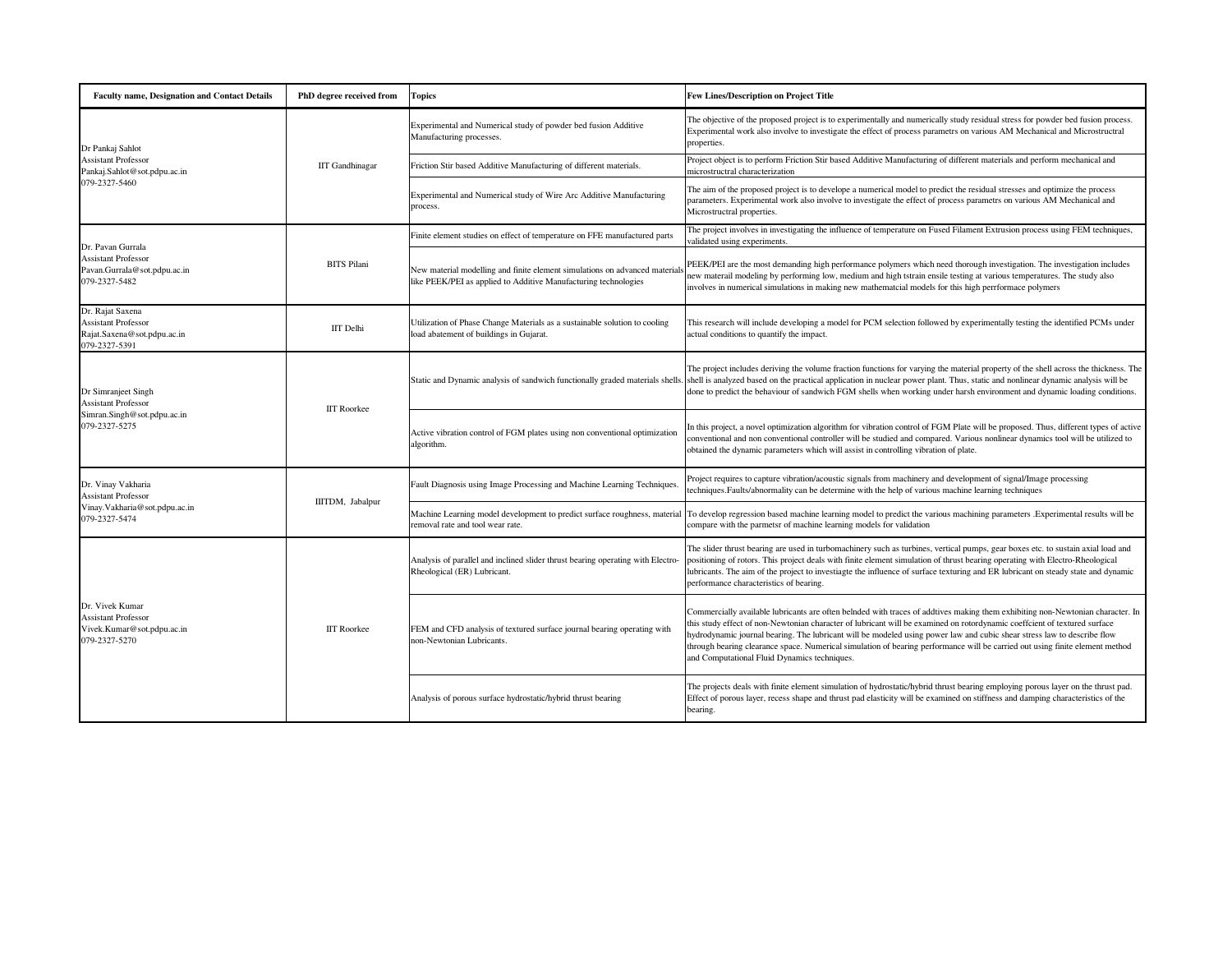| <b>Faculty name, Designation and Contact Details</b>                                                   | PhD degree received from         | Topics                                                                                                                                                                                           | <b>Few Lines/Description on Project Title</b>                                                                                                                                                                                                                                                                                                                                                                                                                                                                                                                                                                                                                                                                                                                                                                                         |
|--------------------------------------------------------------------------------------------------------|----------------------------------|--------------------------------------------------------------------------------------------------------------------------------------------------------------------------------------------------|---------------------------------------------------------------------------------------------------------------------------------------------------------------------------------------------------------------------------------------------------------------------------------------------------------------------------------------------------------------------------------------------------------------------------------------------------------------------------------------------------------------------------------------------------------------------------------------------------------------------------------------------------------------------------------------------------------------------------------------------------------------------------------------------------------------------------------------|
| Dr. Garlapati Nagababu.<br>Assistant Professor.<br>Nagababu.Garlapati@sot.pdpu.ac.in<br>079-2327-5494  | <b>PDPU</b>                      | Climate change impact on wind and wave energy in Indian offshore region:<br>echnical and economic analysis                                                                                       | The project is intended to assess the impact of climate change on wind and wave energy resources and hence related power<br>generation projects, in terms of power generation and the economics.                                                                                                                                                                                                                                                                                                                                                                                                                                                                                                                                                                                                                                      |
|                                                                                                        |                                  | Assessment of renewable energy sources synergy in India                                                                                                                                          | The project aims to investigate the synergy extent among different renewable energy sources, in order to identfy the feasibility of<br>establishing hybrid power projects consisting of two or more type of energy systems.                                                                                                                                                                                                                                                                                                                                                                                                                                                                                                                                                                                                           |
|                                                                                                        |                                  | Assessment of satellite wind data for wind energy potential in India using<br>nachine learning approaches                                                                                        | This project involves the use of different aspects of machin learning techniques for the processing of different satellite datasets,<br>for the identification of the suitable satellite data for indian region.                                                                                                                                                                                                                                                                                                                                                                                                                                                                                                                                                                                                                      |
| Dr. Vivek V. Patel<br><b>Assistant Professor</b><br>Vivek.patel@sot.pdpu.ac.in<br>079-2327-5484        | Postdoc-NPU (China),<br>PhD-PDPU | Friction stir processing of magnesium alloy<br>uperplastic deformation in high strength Al and Mg alloy<br>Grain refinement using friction stir processing<br>Friction stir welding of Al alloys | The projects are in active collaborations with International Institues/University/Industry in China and Europe                                                                                                                                                                                                                                                                                                                                                                                                                                                                                                                                                                                                                                                                                                                        |
| Dr. Jaykumar Vora<br><b>Assistant Professor</b>                                                        | PDPU                             | Development of welding tehcnologies for Cr-M and Cr-Mo-V steels                                                                                                                                  | the Project is aimed at development of newer welding technologies such as RMD, CMT etc on the widely used Cr-MO and Cr-<br>Mo-V steels/                                                                                                                                                                                                                                                                                                                                                                                                                                                                                                                                                                                                                                                                                               |
| jay.vora@sot.pdpu.ac.in<br>079-23275486                                                                |                                  | Development of alternative farming technology for growing pesticide free<br>egetables                                                                                                            | The project is in colloboration of a startup to develop a way out wherein locally grown, pesticide free and fresh food can be given<br>o the residents                                                                                                                                                                                                                                                                                                                                                                                                                                                                                                                                                                                                                                                                                |
|                                                                                                        |                                  | Micro / Nano manufacturing                                                                                                                                                                       | Jse of conventional and non-conventional machining technologies for manufacturing micro/Nano features on the workpiece.                                                                                                                                                                                                                                                                                                                                                                                                                                                                                                                                                                                                                                                                                                               |
| Dr. Vipindas K<br>Assistant Professor,<br>vipindas.k@sot.pdpu.ac.in<br>079-23275429<br>Mob: 8301870959 | NIT Calicut                      | Surface texturing                                                                                                                                                                                | Surface texturing is an important research filed in the area of tribology. Thrust area under this topic would by implementing this<br>technology on cutting tool and thereby improving the tool life and its performance. This project will include understanding<br>different methodologies for developing textured surface and its implementation on cutting tool and analyse its performance.                                                                                                                                                                                                                                                                                                                                                                                                                                      |
|                                                                                                        |                                  | Coating on cutting tool                                                                                                                                                                          | Coat cutting tool/insert with different types of materials to improve the machining performance of the tool. This project will<br>involve characterizing the coating on tool and assess its performance during machining by analysing quality of the surface<br>produced, cutting force, residual stress, machining temperature, etc.                                                                                                                                                                                                                                                                                                                                                                                                                                                                                                 |
|                                                                                                        |                                  | Machining of composites materials                                                                                                                                                                | Machining of Metal Matrix Composites (MMC) and Fibre Reinforced Composites (FRP) are a challenging task compared to<br>pure metals or alloys. This project will focus on understanding the machining mechanism of MMC and FRP composites.                                                                                                                                                                                                                                                                                                                                                                                                                                                                                                                                                                                             |
| Dr.M.B.Kiran,<br>Associate Professor<br>079-23275438<br>Mob: 9845688950                                | IIT, Madras                      | Surface texture evaluation of machined components using Vision System                                                                                                                            | Engineering surfaces originated by a diverse manufacturing processes like casting, forging, and secondary processes like turning,<br>milling, etc. Technological advances in the area of manufacturing have resulted in closer tolerances on the parts being produced<br>by all these processes. This, in turn, has resulted in a need to evaluate and control the surface finish of the product which has a<br>significant role to play in its function.<br>Surface roughness evaluation helps in predicting the functionality of machine components.                                                                                                                                                                                                                                                                                |
|                                                                                                        |                                  | Additive Manufacturing & Multi-sensor fusion in CIM                                                                                                                                              | Sensors are used to provide a system with useful information concerning some features of interest in the system's environment.<br>Multisensor fusion and integration refers to the synergistic combination of sensory data from multiple sensors to provide more<br>eliable and accurate information. The potential advantages of multisensor fusion and integration are redundancy,<br>complementarity, timeliness, and cost of the information. The integration or fusion of redundant information can reduce overall<br>uncertainty and thus serve to increase the accuracy with which the features are perceived by the system. Multiple sensors<br>providing redundant information can also serve to increase reliability in the case of sensor error or failure.                                                                |
|                                                                                                        |                                  | company                                                                                                                                                                                          | The concept of lean manufacturing was developed for maximizing the resource utilization through minimization of waste, later on<br>lean was formulated in response to the fluctuating and competitive business environment. Due to rapidly changing business<br>Design and Development of a Lean technology framework for manufacturing environment the organizations are forced to face challenges and complexities. Any organization whether manufacturing or service<br>priented to survive may ultimately depend on its ability to systematically and continuously respond to these changes for enhancing<br>the product value. Therefore value adding process is necessary to achieve this perfection; hence implementing a lean<br>manufacturing system is becoming a core competency for any type of organizations to sustain. |